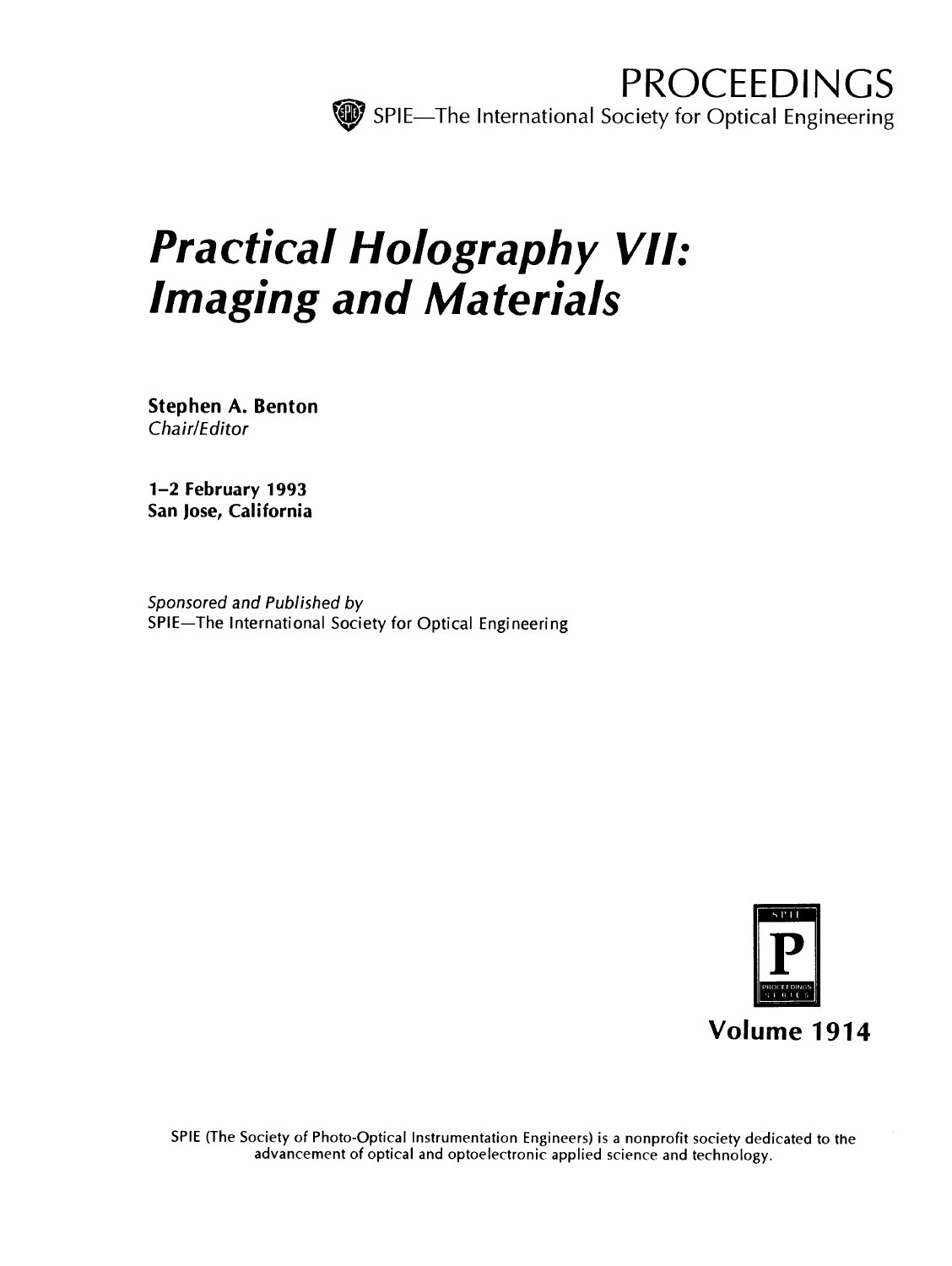## **Contents**

- vii Conference Committee
- ix Introduction

#### SESSION <sup>1</sup> HOLOGRAPHIC STEREOGRAMS

- <sup>2</sup> Generation of intermediate parallax images for holographic stereograms [1914-01] S. Takahashi, Toppan Printing Co., Ltd. (Japan); T. Honda, M. Yamaguchi, N. Ohyama, Tokyo Institute of Technology (Japan); F. Iwata, Toppan Printing Co., Ltd. (Japan)
- 9 Development of an office holoprinter III [1914-02] E. van Nuland, W. C. Spierings, Dutch Holographic Lab. B. V. (Netherlands)
- 15 Compact prototype one-step Ultragram printer [1914-03] M. A. Klug, M. W. Halle, M. E. Lucente, W. J. Plesniak, Media Lab./MIT
- 25 Phase-added stereogram: calculation of hologram using computer graphics technique [1914-04] M. Yamaguchi, H. Hoshino, T. Honda, N. Ohyama, Tokyo Institute of Technology (Japan)

#### SESSION <sup>2</sup> HOLOGRAPHIC TECHNIQUE

- 34 Robot for recording analog multifacet holograms [1914-05] M. Monti, Swiss Federal Institute of Technology (Switzerland)
- <sup>41</sup> Plate optics prepared for making two-step Lippmann holograms [1914-06] M. Suzuki, Nagoya College of Creative Arts (Japan); N. Kataoka, Y. Munakata, Chuo Precision Industrial Co., Ltd. (Japan)
- 50 Construction of a 100-metric-ton holographic table [1914-07] L. Pflug, Swiss Federal Institute of Technology (Switzerland); M. Pedretti, Instituto Maccanica dei Materiali S. A. (Switzerland)

### SESSION <sup>3</sup> HOLOGRAPHIC MATERIALS

- 56 Capacity considerations for multiplexed holographic optical data storage [1914-09] A. Aharoni, M. C. Bashaw, L. B. Hesselink, Stanford Univ.
- 66 Novel photopolymer system and its application to color hologram [1914-10] M. Kawabata, A. Sato, I. Sumiyoshi, Nippon Paint Co., Ltd. (Japan); T. Kubota, Kyoto Institute of Technology (Japan)
- <sup>75</sup> Holograms in the edge-illumination geometry: new materials development [1914-11] N. J. Phillips, C. Wang, Z. A. Coleman, Loughborough Univ. of Technology (UK)
- 82 Using thick DCG,  $30-100 \ \mu m$  [1914-12] R. D. Rallison, S. R. Schicker, Ralcon Development Lab.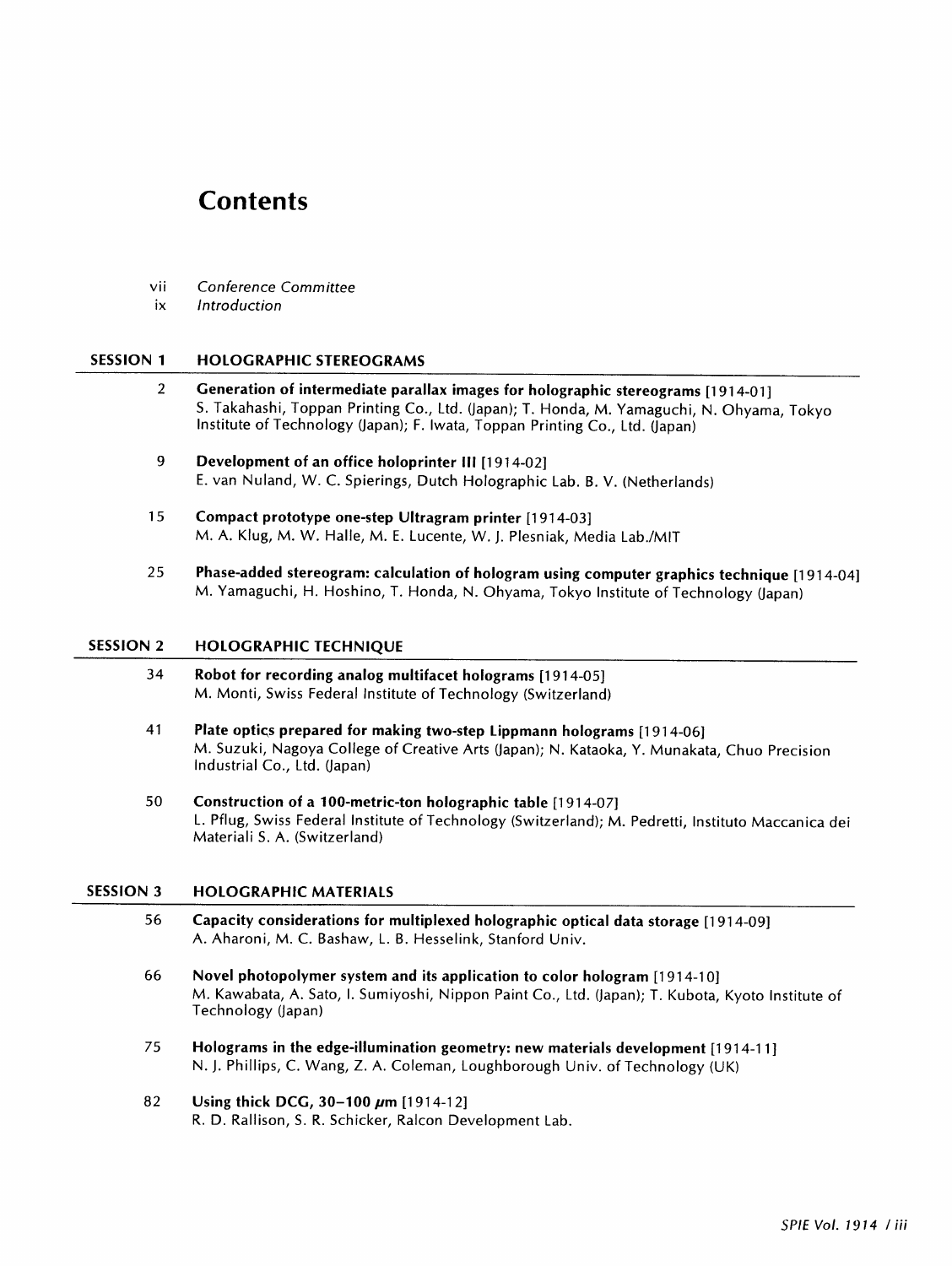<sup>91</sup> Determination of average refractive index of spin-coated DCG films for HOE fabrication [1914-14]

T. J. Kim, E. W. Campbell, R. K. Kostuk, Univ. of Arizona

- 101 Dichromated gelatin—some heretical comments [1914-16] N. J. Phillips, Loughborough Univ. of Technology (UK); R. D. Rallison, Ralcon Corp.; C. A. Barnett, Loughborough Univ. of Technology (UK); S. R. Schicker, Ralcon Corp.; Z. A. Coleman, Loughborough Univ. of Technology (UK)
- 115 New initiation system for holographic recording material [1914-17] C. Zhang, M. Yu, Beijing Institute of Technology (China); Y. Yang, J. Li, E. Wang, Institute of Photographic Chemistry (China)

#### SESSION <sup>4</sup> HOLOGRAPHIC APPLICATIONS

- 122 Computer-generated microlenses with high efficiency [1914-18] E. Pawlowski, M. Ferstl, B. Kuhlow, Heinrich-Hertz-lnstitut fur Nachrichtentechnik Berlin GmbH (FRG)
- 134 Machine for continuous hologram production [1914-19] M. L. Armstrong, D. F. Tipton, DuPont Imaging Systems
- 145 Diffractive printing methods using volume holograms [1914-20] W. J. Gambogi, S. R. Mackara, T. J. Trout, Du Pont Imaging Systems
- 155 Holographic polarization measurements [1914-23] S. A. Aleksandrov, Belarussian Research Institute (Belarus); L. V. Tanin, Institute of Physics (Belarus)
- <sup>161</sup> Neural-net concept for fabricating HOE in photoresist [1914-25] R.-S. Chang, Y.-J. Hu, C.-S. Lin, National Central Univ. (Taiwan)

#### SESSION <sup>5</sup> ELECTROHOLOGRAPHY

- 176 Field-addressed electrohologram [1914-26] W. P. Parker, Diffraction, Ltd.
- 188 Advances in holographic video [1914-27] P. St.-Hilaire, S. A. Benton, M. E. Lucente, J. D. Sutter, W. J. Plesniak, Media Lab./MIT
- 197 Improved experimental holographic movie to estimate picture quality for holographic television [1914-28] K. Higuchi, Nippon Telegraph and Telephone Corp. (Japan); J. Ishikawa, S. Hiyama, Tama Art Univ. (Japan)
- 206 Information reduction by limited resolution for electroholographic display [1914-30] H. Yoshikawa, K. Sasaki, Nihon Univ. (Japan)
- 212 Electronic display system using LCD, laser diode, and holography camera [1914-31] H. Katsuma, Tama Art Univ. (Japan); K. Sato, Shonan Institute of Technology (Japan)